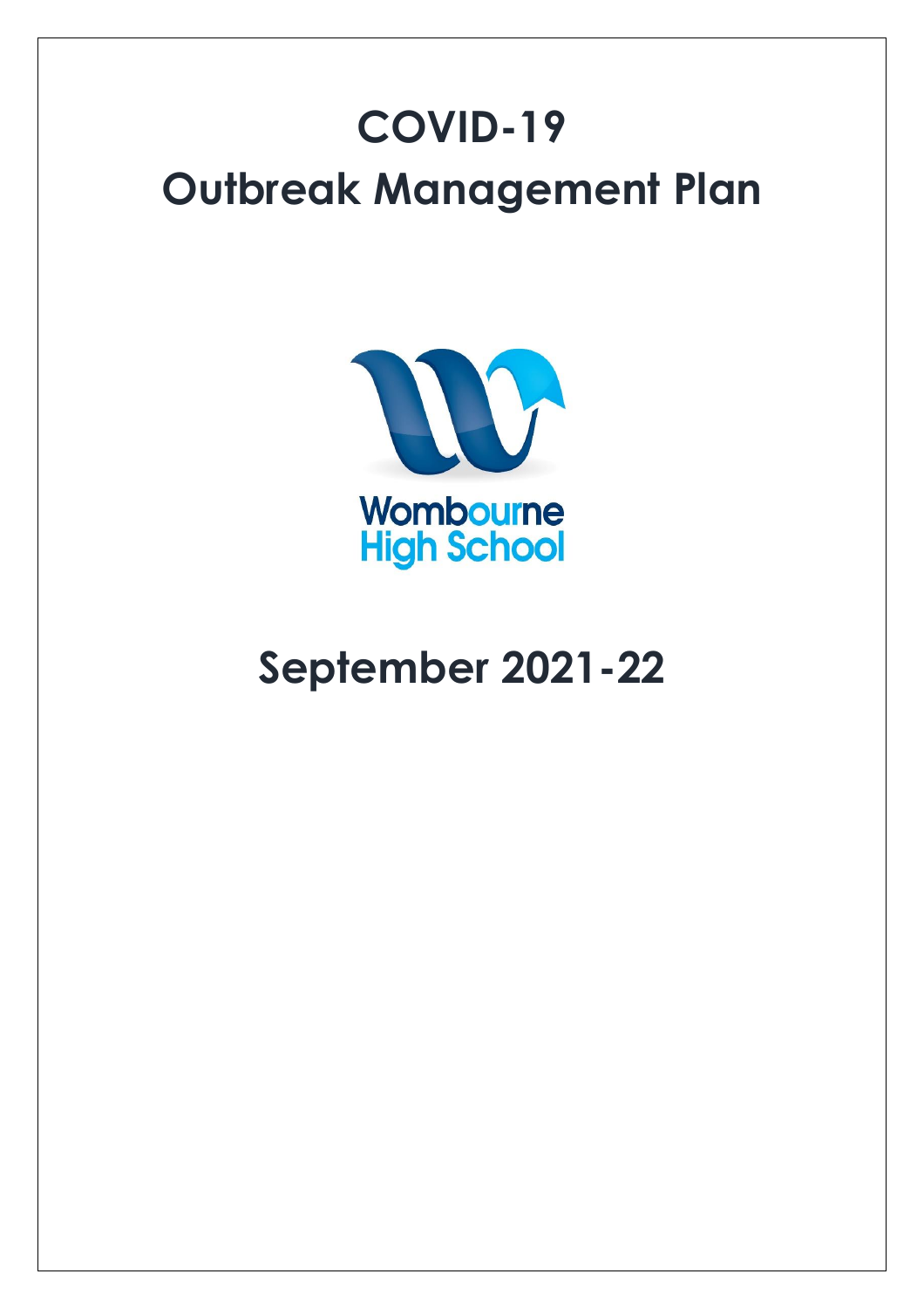| Approved by:        | Gemma Smith                    | Date: 1 <sup>st</sup> September 2021 |
|---------------------|--------------------------------|--------------------------------------|
| Last reviewed on:   | 1 <sup>st</sup> September 2021 |                                      |
| Next review due by: | January 2022                   |                                      |

## **1. Introduction**

This Outbreak Management Plan is based on the [contingency framework for managing local](https://www.gov.uk/government/publications/coronavirus-covid-19-local-restrictions-in-education-and-childcare-settings)  [outbreaks](https://www.gov.uk/government/publications/coronavirus-covid-19-local-restrictions-in-education-and-childcare-settings) of COVID-19, provided by the Department for Education (DfE) and adapted from the template provided by The Key Support Services Ltd and will be used alongside the latest Government Guidance. The DfE's COVID Contingency Framework states that settings should have an outbreak management plan, which describes how they would operate if there was an outbreak in school and when it may be necessary to implement additional measures to help manage a COVID-19 outbreak within the setting.

The purpose of this plan is to prepare for moving forwards with the government agenda. It is a national priority for education and childcare settings to continue to operate as normal during the Covid-19 pandemic.

The measures contained in this plan state the actions we will consider to be implemented in response to the following situations arising and with support and recommendations provided by the local authority (LA), Director of Public Health (DPH), Public Health England (PHE), health protection team or the national government.

It is the role of the Headteacher, Deputy Headteacher and Facilities and Operations Manager to oversee the coordination of this plan.

## **Thresholds**

 $\circ$  For most education and childcare settings, whichever of these thresholds is reached first: • 5 children, pupils, students or staff, who are likely to have mixed closely\*, test positive for COVID-19 within a 10-day period; or

> • 10% of children, pupils, students or staff who are likely to have mixed closely\* test positive for COVID-19 within a 10-day period

- o Evidence of severe of illness e.g. students or staff members admitted to hospital or a death as a result of a COVID–19 infection
- o In response to a new Variant of Concern (VoC)
- o Extremely high prevalence of Covid-19 in the local community / area

## **Mixing**

It is recognised that Identifying a group that is likely to have mixed closely will be different for each setting, but a group will rarely mean a whole setting or year group. We will identify groups using the following:

For schools, this could include:

- a form group or subject class
- a friendship group mixing at breaktimes
- a sports team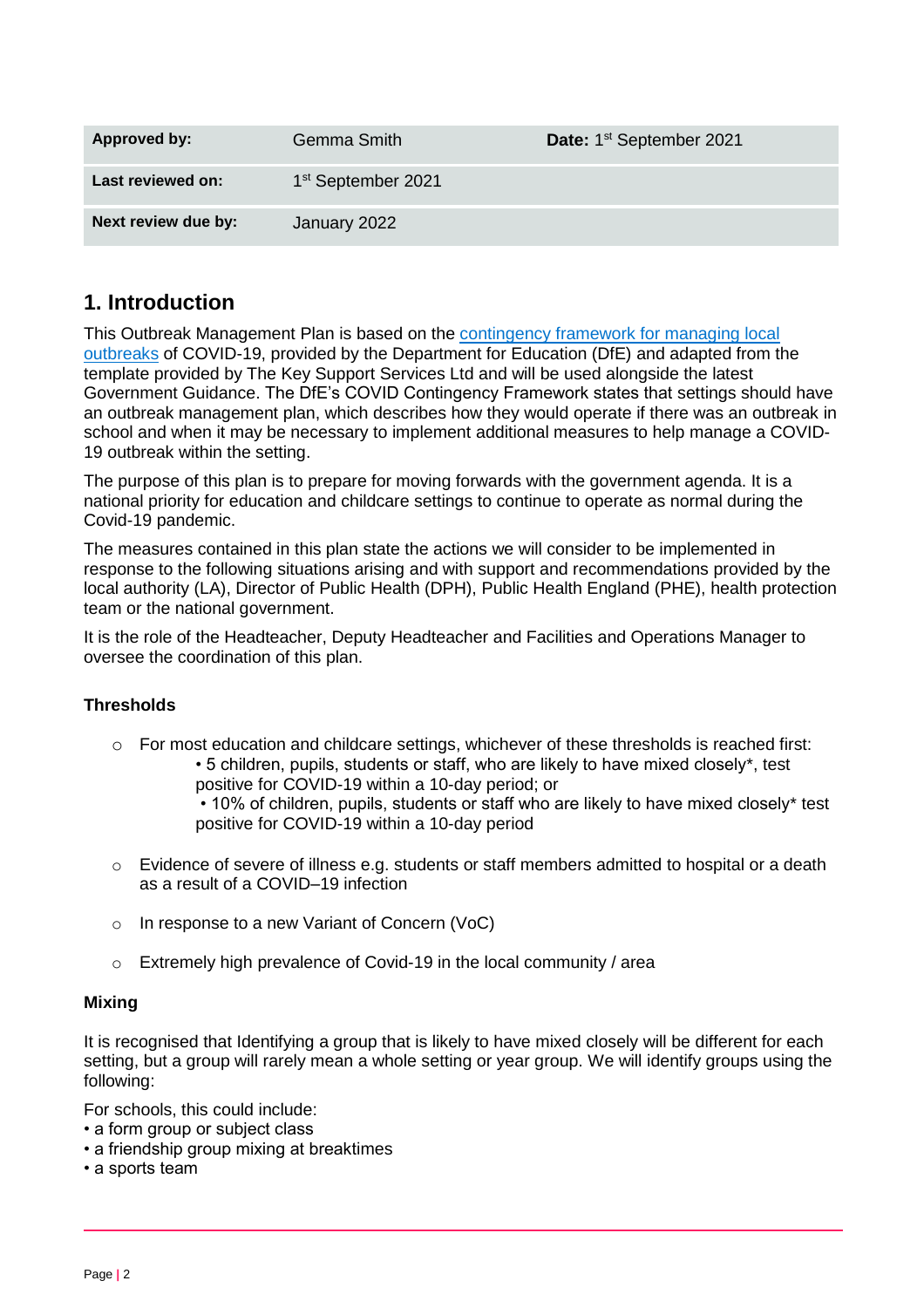• a group in an after-school activity

#### **1:1 Actions to consider:**

When the thresholds outlined above are reached we will review and reinforce the testing, hygiene and ventilation measures we already have in place. Further detail on these can be found in the guidance for each sector located at **[cleaning of non-healthcare settings](https://www.gov.uk/government/publications/covid-19-decontamination-in-non-healthcare-settings)**

Staffordshire Council Public Health will work closely with our setting and provide us with advice and support on a case by case basis, taking into account the local situation. For example; if local rates are extremely high, a response is required to a 'variant of concern' (VOC) and other measures have failed to reduce transmission, then the thresholds for extra action may be higher than set out above.

Where action is necessary to help reduce transmission within our setting, these are the measures which may need to be temporarily introduced include:

- o Additional/increased testing. The reintroduction of on-site testing may be advised by our local director of public health for individual settings or small clusters, or in settings across areas where an "enhanced response package" has been deemed appropriate
- $\circ$  Face coverings for staff (who are not exempt) when arriving at setting and moving around indoors in places where social distancing is difficult to maintain, such as in communal areas
- o Face coverings for students
- o Reintroducing students/children into bubbles and/or consistent groups
- o Short term attendance restrictions, such as sending home a class or year group this would only be advised in extreme cases, and as a last resort where all other risk mitigations have not broken chains of transmission within the setting
- o Shielding for vulnerable individuals (shielding can only be introduced by national government)
- $\circ$  If an outbreak occurs, we will work with Staffordshire health protection team to help identify individuals who may have been in contact with known infectious individuals

## **2. Shielding**

We will adhere to national guidance on the reintroduction of shielding, which would apply to those on the shielded [patient list \(SPL\).](https://digital.nhs.uk/coronavirus/shielded-patient-list)

We will speak to individuals required to shield to risk assess the need for any additional protective measures in school or arrangements for home working or learning.

## **3. Other measures**

**If recommended**, we will limit:

- Residential educational visits
- > Open days
- > Transition or taster days
- > Parents coming into setting
- > Live performances
- > Assemblies
- $\geq$  PE changing
- > Lunchtime mixing